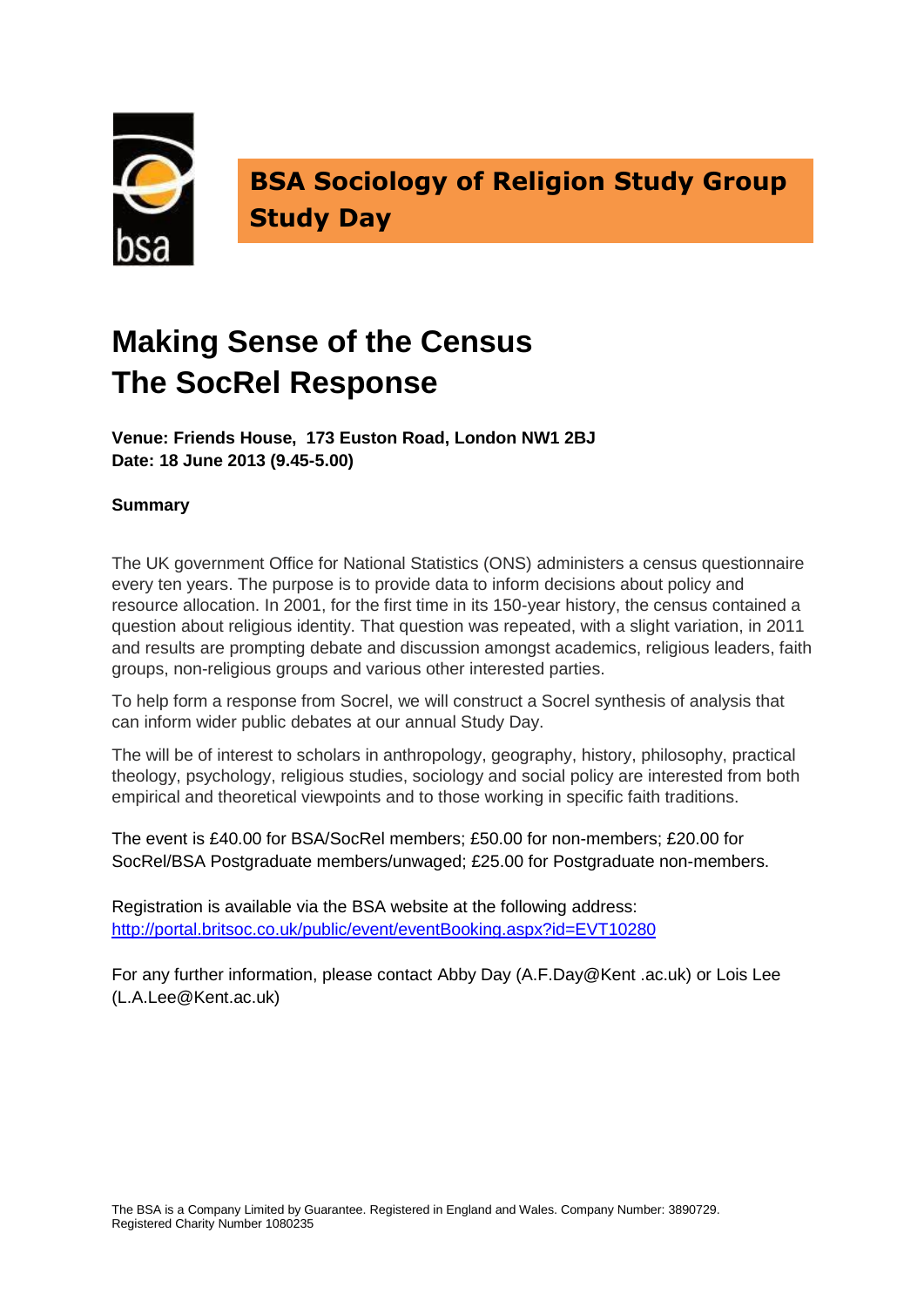

**BSA Sociology of Religion Study Group Study Day**

## **Making Sense of the Census The SocRel Response**

**Programme**

**9.30-9.45**

**Registration** 

**9.45-10.00**

Welcome and Introductions, Dr Abby Day, Chair, Socrel

**10.00-10.30**

Correcting the Religious Response: How Qualitative Research Influenced the UK 2011 Census Design and Results

Dr Abby Day (Senior Research Fellow, University of Kent; Member, Office for National Statistics Academic Advisory Board for 2011 Census questions on Ethnicity, Identity, Language and Religion)

**10.30-11.00**

Measuring Religious Affiliation in Great Britain: The 2011 Census In Historical and Methodological Context Dr Clive D. Field OBE (British Religion in Numbers (BRIN), University of Birmingham)

**11.00-12.30**

Round Table: Behind the Categories

The 'Non-Belonging Christians' (NBC) Surveys 2009-2010 Dr Marion Bowman and Dr Mika Lassander (Open University)

How Many Thousands? The Problems of Counting UK Pagans Dr Vivianne Crowley (Cherry Hill Seminary)

Superdiversity and the Census Professor Martin Stringer (University of Birmingham)

Understanding 'Not Religious' Positions and Census Categories Dr Lois Lee (University of Kent; Director, Nonreligion and Secularity Research Network)

### **12.30-1.30**

Lunch

#### **1.30-2.00**

Putting the Census Result in Context: The Factors to Take Into Account